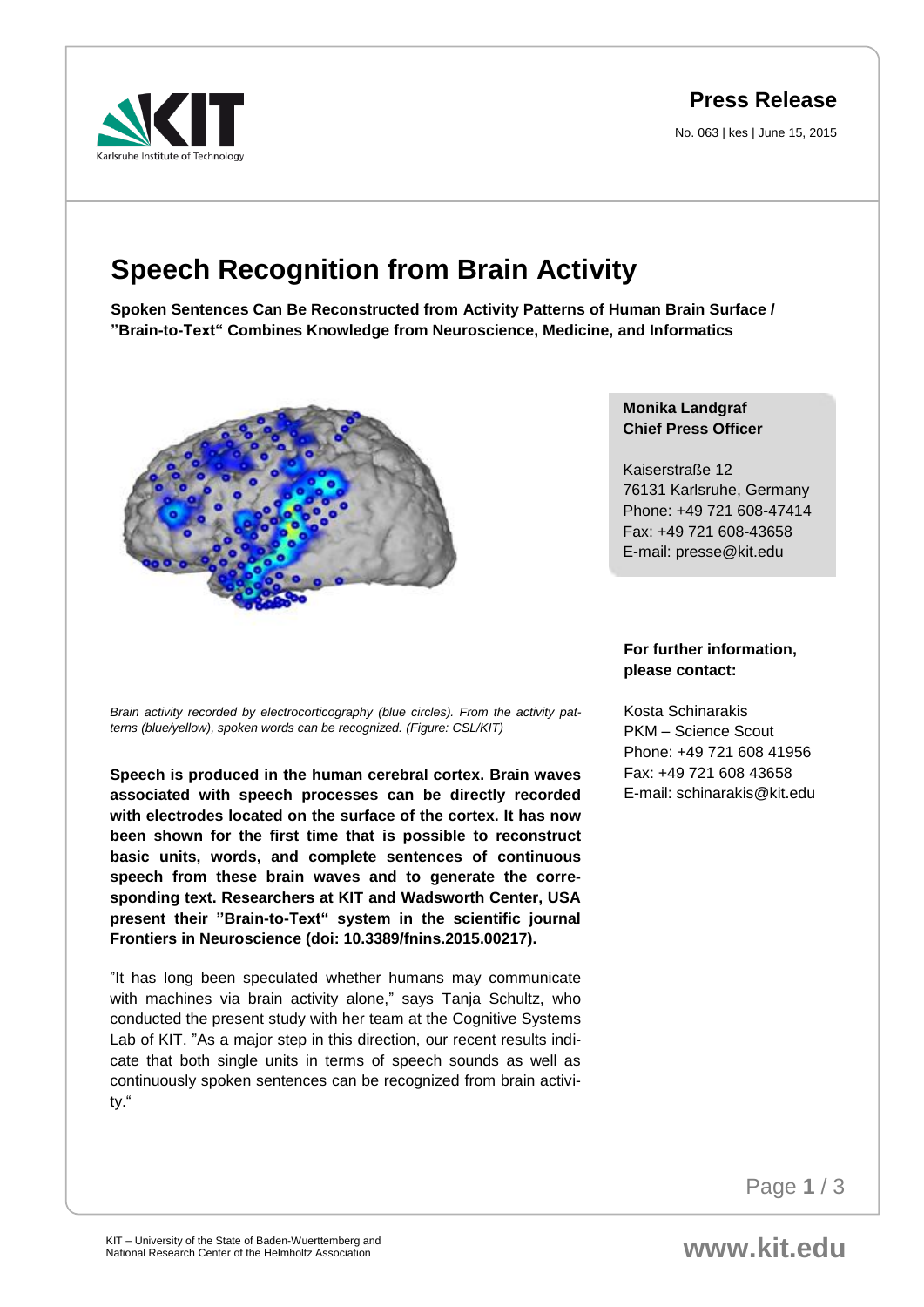**Press Release**

No. 063 | kes | June 15, 2015



These results were obtained by an interdisciplinary collaboration of researchers of informatics, neuroscience, and medicine. In Karlsruhe, the methods for signal processing and automatic speech recognition have been developed and applied. "In addition to the decoding of speech from brain activity, our models allow for a detailed analysis of the brain areas involved in speech processes and their interaction," outline Christian Herff und Dominic Heger, who developed the Brain-to-Text system within their doctoral studies.

The present work is the first that decodes continuously spoken speech and transforms it into a textual representation. For this purpose, cortical information is combined with linguistic knowledge and machine learning algorithms to extract the most likely word sequence. Currently, Brain-to-Text is based on audible speech. However, the results are an important first step for recognizing speech from thought alone.

The brain activity was recorded in the USA from 7 epileptic patients, who participated voluntarily in the study during their clinical treatments. An electrode array was placed on the surface of the cerebral cortex (electrocorticography (ECoG)) for their neurological treatment. While patients read aloud sample texts, the ECoG signals were recorded with high resolution in time and space. Later on, the researchers in Karlsruhe analyzed the data to develop Brain-to-Text. In addition to basic science and a better understanding of the highly complex speech processes in the brain, Brain-to-Text might be a building block to develop a means of speech communication for locked-in patients in the future.

A video on the functioning of Brain-to-Text:

[http://csl.anthropomatik.kit.edu/publikationen\\_2934.php](http://csl.anthropomatik.kit.edu/publikationen_2934.php)

The study online:

## [http:/journal.frontiersin.org/article/10.3389/fnins.2015.00217](http://journal.frontiersin.org/article/10.3389/fnins.2015.00217)

**Karlsruhe Institute of Technology (KIT) is a public corporation pursuing the tasks of a Baden-Wuerttemberg state university and of a national research center of the Helmholtz Association. The KIT mission combines the three core tasks of research, higher education, and innovation. With about 9,400 employees and 24,500 students, KIT is one of the big institutions of research and higher education in natural sciences and engineering in Europe.**